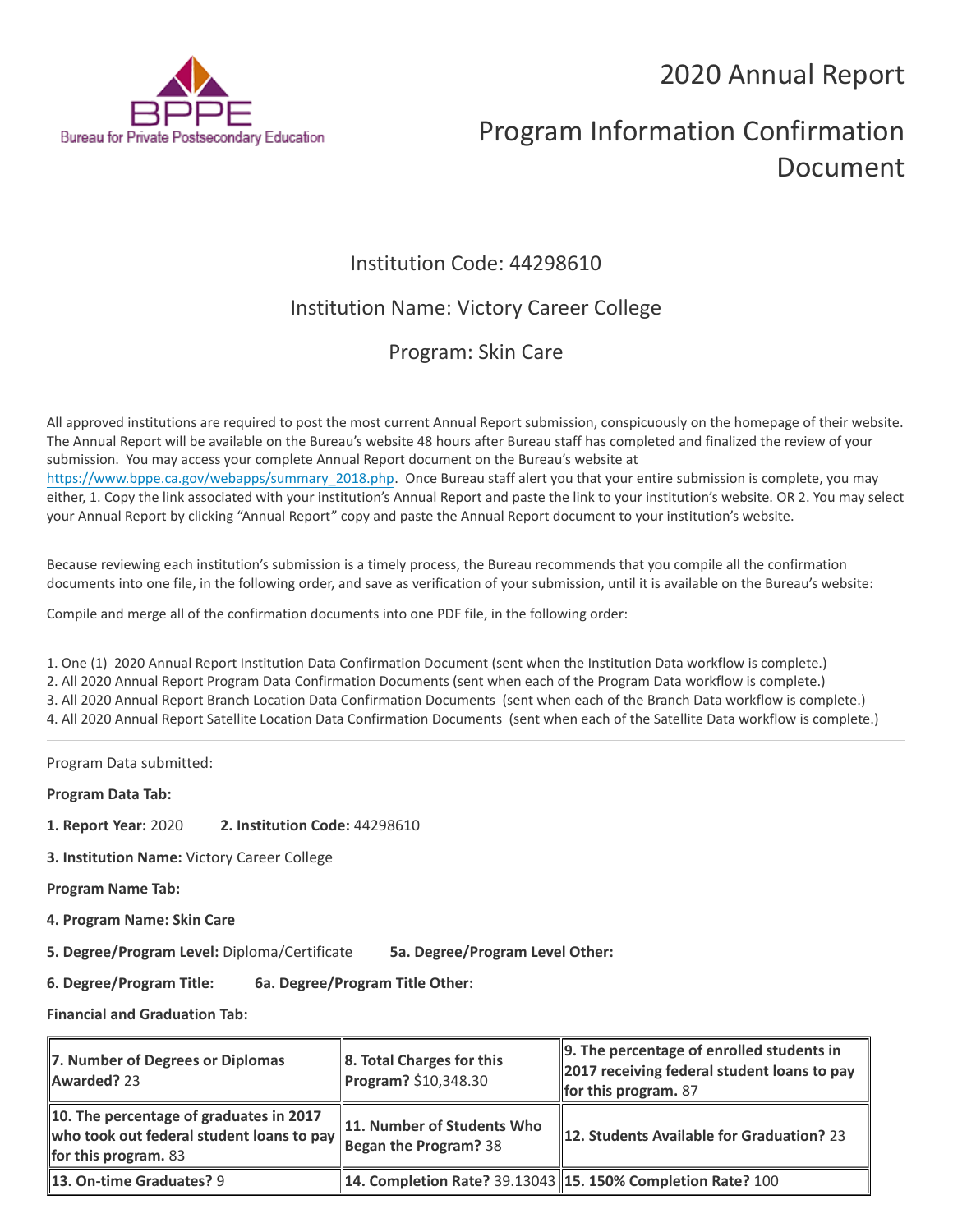### **16. Is the above data taken from the Integrated Postsecondary Education Data System (IPEDS) of the United States Department of Education?** No

#### **Placement Data Tab:**

CEC § 94929.5 requires institutions to report placement data for every program that is designed or advertised to lead to a particular career, or advertised or promoted with any claim regarding job placement.

| 17. Graduates Available for<br><b>Employment? 20</b>                                                                                                                 | 18 Graduates Employed in the<br>Field? 7 | $\parallel$ 19. Placement Rate? 35 |  |  |
|----------------------------------------------------------------------------------------------------------------------------------------------------------------------|------------------------------------------|------------------------------------|--|--|
| 20. Graduates Employed in the field                                                                                                                                  |                                          |                                    |  |  |
| 20a. 20 to 29 hours per week? $0$                                                                                                                                    | 20b. At least 30 hours per week? 7       |                                    |  |  |
| 21. Indicate the number of graduates employed                                                                                                                        |                                          |                                    |  |  |
| $\ $ 21a. In a single position in the field of study: 7<br>21b. Concurrent aggregated positions in the field of<br>study: $0$                                        |                                          |                                    |  |  |
| 21d. By the institution or an employer owned by the institution, or<br>21c. Freelance/self-employed: 6<br>an employer who shares ownership with the institution: $0$ |                                          |                                    |  |  |

#### **Exam Passage Rate Tab:**

5 CCR §74112(j) requires the institution to collect the exam passage data directly from its graduates if the exam passage data is not available from the licensing agency.

**22. Does this educational program lead to an occupation that requires State licensing?** Yes

#### **22a. Do graduates have the option or requirement for more than one type of State licensing exam?** No

 **Option/Requirement #1: Option/Requirement #2: Option/Requirement #3: Option/Requirement #4:**

**Exam Passage Rate - Year 1 Tab:**

**23. Name of the State licensing entity that licenses the field:** Yes

**24. Name of Exam?** National Esthetics Examination

| 25. Number of Graduates Taking 26. Number Who Passed the 27. Number Who Failed the 28. Passage |                      |                      |                |
|------------------------------------------------------------------------------------------------|----------------------|----------------------|----------------|
| <b>State Exam? 9</b>                                                                           | <b>State Exam?</b> 7 | <b>State Exam? 2</b> | Rate? 77.77778 |

**29. Is This Data from the State Licensing Agency that Administered the Exam?** Yes **29a. Name of Agency:** Board of Barbering and Cosmetology

**30. If the response to #29 is "No", provide a description of the process used for Attempting to Contact Students.**

**Exam Passage Rate - Year 2 Tab:**

**31. Name of the State licensing entity that licenses the field:** Board of Barbering and Cosmetology

**32. Name of Exam?** National Esthetics Examination

| 33. Number of Graduates Taking 34. Number Who Passed the 35. Number Who Failed the 36. Passage<br><b>State Exam? 28</b> | <b>State Exam?</b> 25 | <b>State Exam?</b> 3 | Rate? 89.28571 |
|-------------------------------------------------------------------------------------------------------------------------|-----------------------|----------------------|----------------|
|                                                                                                                         |                       |                      |                |

**37. Is This Data from the State Licensing Agency that Administered the Exam?** Yes **37a. Name of Agency:** Board of Barbering and Cosmetology

**38. If the response to #37 is "No", provide a description of the process used for Attempting to Contact Students.** 

**Salary Data Tab:**